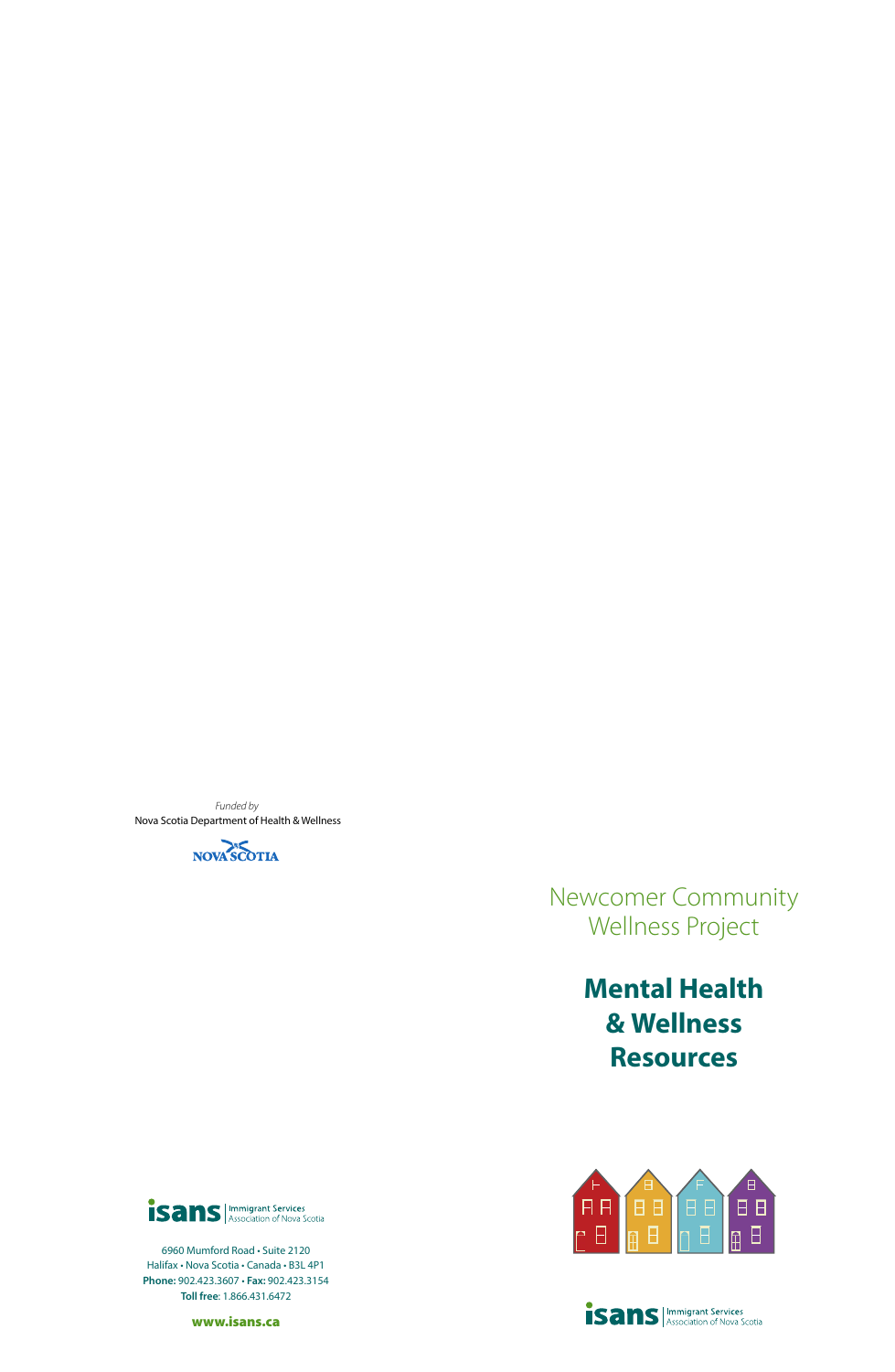## How to use this Guide

This guide was created to provide you with a list of free resources available within the community to support your mental health and wellbeing. There are two sections:

#### **General Information**

Get information about resources in Nova Scotia and Halifax from agencies providing a wide range of support services, including information and referrals.

#### **Mental Health Resources**

Get information about government, nonprofit organizations and private practitioners.

#### *Interpreter Services*

*Some agencies provide interpreter services. A blue \* indicates that interpreter services are available.*

## Emergency Numbers

**Medical Emergency: 911** *Mental Health Mobile Crisis Team* **Halifax**: 902-429-8167 **Nova Scotia**: 1-888-429-8167

### Who can access these services?

All resources listed in this guide are available to permanent residents and Canadian citizens.

If you are a temporary resident (refugee claimant, temporary foreign worker or international student) you will need to contact the organization to see if services are available to you.

## How do I access these services?

All organizations listed in this guide provide information on how to find specialized support for mental health and wellness concerns. You can call or visit their website.

**For direct referrals to mental health services, talk to your family doctor.**

#### Where are these services located?

Most of the resources listed are located in the Halifax area, including Cole Harbour, Dartmouth, Halifax, and Bedford/Sackville. Some of these organizations also provide services throughout Nova Scotia.

## What is Mental Health?

Mental health is a balance in your emotional, psychological, social and spiritual wellbeing. People who have good mental health are more connected with family, friends and their community. Good mental health helps you to cope with stress in your daily life and to face new challenges.

The mental health of immigrants is often affected by the stress of the settlement process: unfamiliarity with the new surroundings, limited networks of support such as family and friends, limited language skills and not knowing how to navigate the system. You may find that feelings of distress are affecting various areas of your life and that they increase over time. Stress may also increases previous mental health problems. Addressing settlement stress is the best thing you can do to keep you and your family mentally healthy.

#### **How do you know that you or someone else is having mental health**

**difficulties?** This list includes commons signs of mental health problems. Get help if you or your loved ones experince any of these for more than a few weeks, or if they are causing difficulties in everyday life:

- Difficulty sleeping and having low energy during the day
- Loss of interest in activities or people; becoming quiet, withdrawn, isolated
- Changes in eating habits (eating less than usual or eating more than usual)
- Getting easily angry, or having severe mood swings
- Constant feelings of helplessness, sadness or worry
- Having trouble with concentration and memory
- Experiencing frequent stomach aches or headaches
- Drinking alcohol or using drugs to deal with stress or mental health problems
- Missing days from school or work because of drinking alcohol or using drugs
- Being in debt and having family problems because of gambling
- Frequent family conflict situations

**If you are concerned about your mental wellbeing talk to your family doctor.** Get support from someone you trust like a friend or family member. You can also talk to someone from one of the agencies listed in this guide.